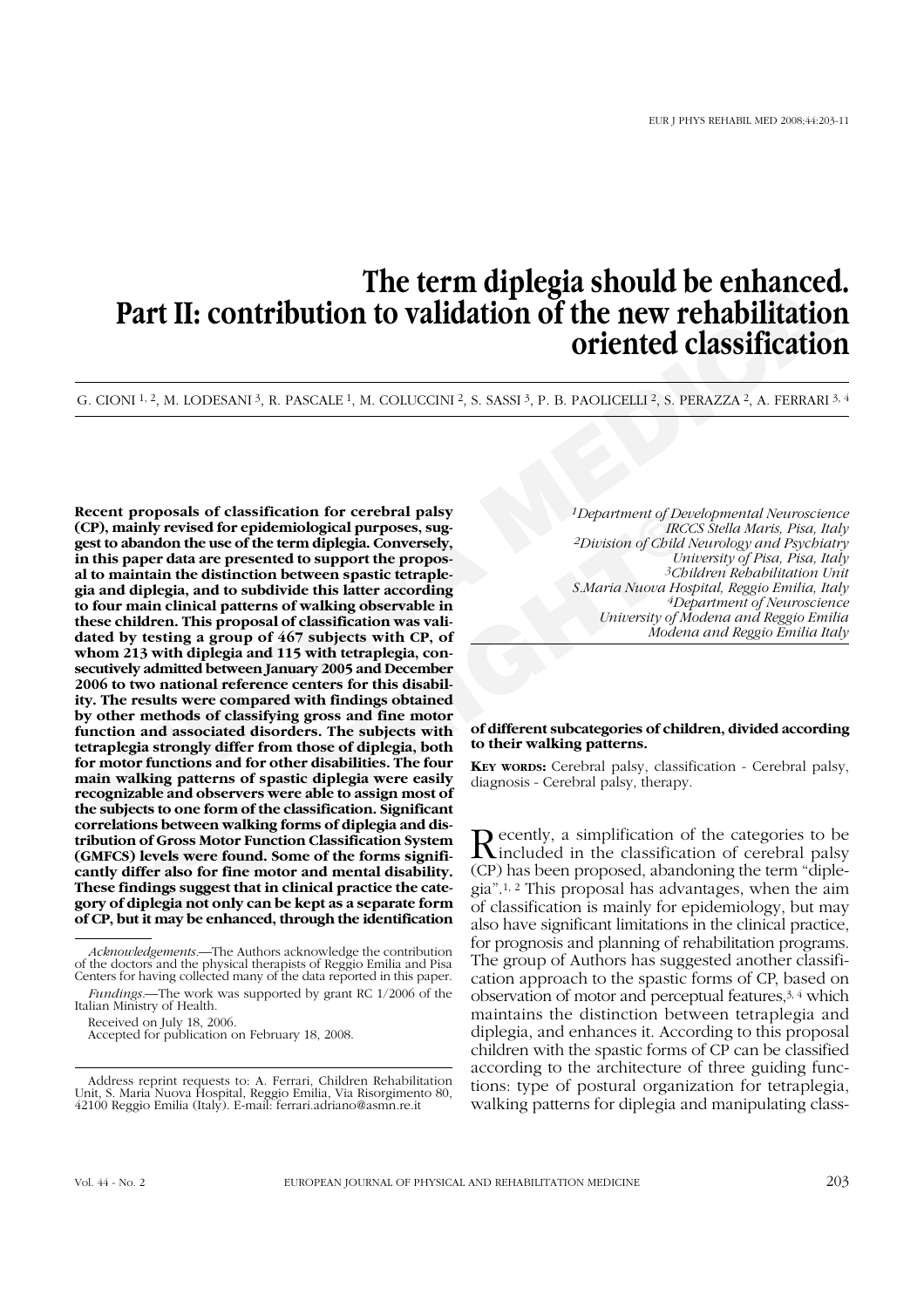ilplegia should be enhanced (*b*) around the prob-<br>disolegia should be enhanced (*b*) around the prob-<br>disolegiy, from physical chart<br>perpend paisy. Five 1 perpendical content paisy, then there is a content that included a es for hemiplegia, respectively. Four main clinical patterns (forms) of walking have been suggested in subjects with spastic diplegia.4 (Ferrari A, Alboresi S, Muzzini S, Pascale R, Perazza S, Cioni G. The terms diplegia should be enhanced (I): around the problem of classification of cerebral palsy. Eur J Phys Rehabil Med [submitted]). The motor and perceptual disorders are expressed in a different way in these forms, with a strong influence on the functional prognosis. A main feature of walking can be identified for each form, namely trunk forward leaning and toe balancing for the first form ("forward leaning propulsion"), knee flexion in mid stance for the second form ("tight skirt"), frontal trunk swinging for the third form ("tight rope walkers"), increasing talipes equinus at start of walking for the forth form ("dare devils").

This paper reports the results obtained by applying systematically the classification of diplegia to an hospital-based series of subjects admitted to two reference centers for CP, with the following specific aims:

1) to confirm the difference in the clinical profile between diplegic and tetraplegic forms on a large groups of subjects with CP, studied in clinical settings;

2) to explore the possibility to use, in the same subjects, a new classification system of diplegia, based on the clinical assessment of children's walking;

3) to compare the results of this new classification with other methods, already available and standardized;

4) to explore whether the different forms of diplegia correspond to different profiles for the severity of gross and fine motor disability, and for other disabilities such as mental retardation, epilepsy, visual disorders;

5) to compare the clinical description of the walking patterns for the different forms, with those obtainable with quantitative methods, i.e. instrumental clinical gait analysis.

## **Subjects and methods**

## *Application of various classification criteria*

The subjects included in this study were all children, adolescent and young adults with CP admitted to the Unit of Children Rehabilitation of S. Maria Nuova Hospital (Reggio Emilia, Italy) or to the Department of Developmental Neurosciences of the IRCCS Stella Maris (Pisa, Italy) from January 2005 to December 2006. Inclusion criteria were diagnosis of CP according to international definitions,5-7, age older than two years and available data concerning possible associated disorders (see below). An epidemiological chart to classify impairment was administered to each subject which included assessment according to Surveillance Cerebral Palsy in Europe (SCPE)2, modified for further subdividing the spastic bilateral forms into diplegic and tetraplegic types according to Hagberg *et al.*8, 9 and the above indicated classification of walking in diplegia.4 (Ferrari A, Alboresi S, Muzzini S, Pascale R, Perazza S, Cioni G. The terms diplegia should be enhanced (I): around the problem of classification of cerebral palsy. Eur J Phys Rehabil Med [submitted]).

Type of CP (spastic in its various type – see above, dyskinetic, ataxic), severity of lower and upper limb impairment and associated impairments (seizures, hearing and visual problems, mental retardation) were assessed for each patient. The global motor impairment was classified using the Gross Motor Function Classification System (GMFCS),10 while the ability to handle objects was evaluated by means of systems suitable to grade manual motor abilities, *i.e.* till early 2006 by the Bimanual Fine Motor Function scoring system (BFMF) 11 and subsequently by the Manual Ability Classification System (MACS).12

per reports the results obtained by applying<br>
constanted, cataxic, severy or<br>
impairment and associated in<br>
cal series of subjects admitted to two reference<br>
hearing and visual problems, m<br>
or CP, with the following specif Subjects affected by spastic diplegia were also classified in the same epidemiological chart, according to their walking characteristics, into the suggested four forms of diplegia. The four form main features of gait have been described in a joined paper, (Ferrari A, Alboresi S, Muzzini S, Pascale R, Perazza S, Cioni G. The terms diplegia should be enhanced (I): around the problem of classification of cerebral palsy. Eur J Phys Rehabil Med [submitted]) whereas the Authors refer to other publications for a more complete description.4

Videos including samples of children's classification were discussed between Pisa and Reggio Emilia groups in periodical meetings, in order to maintain a good intergroup reliability among the doctors of the two groups responsible of the classification procedure.

Correlation between clinical forms and impairment was evaluated by statistical analysis.  $γ²$  test was used to determine statistical differences for incidence of epilepsy, mental and visual impairment between tetraplegia and diplegia and in each diplegic form. One way-analysis of variance (ANOVA) was conducted in order to establish significant differences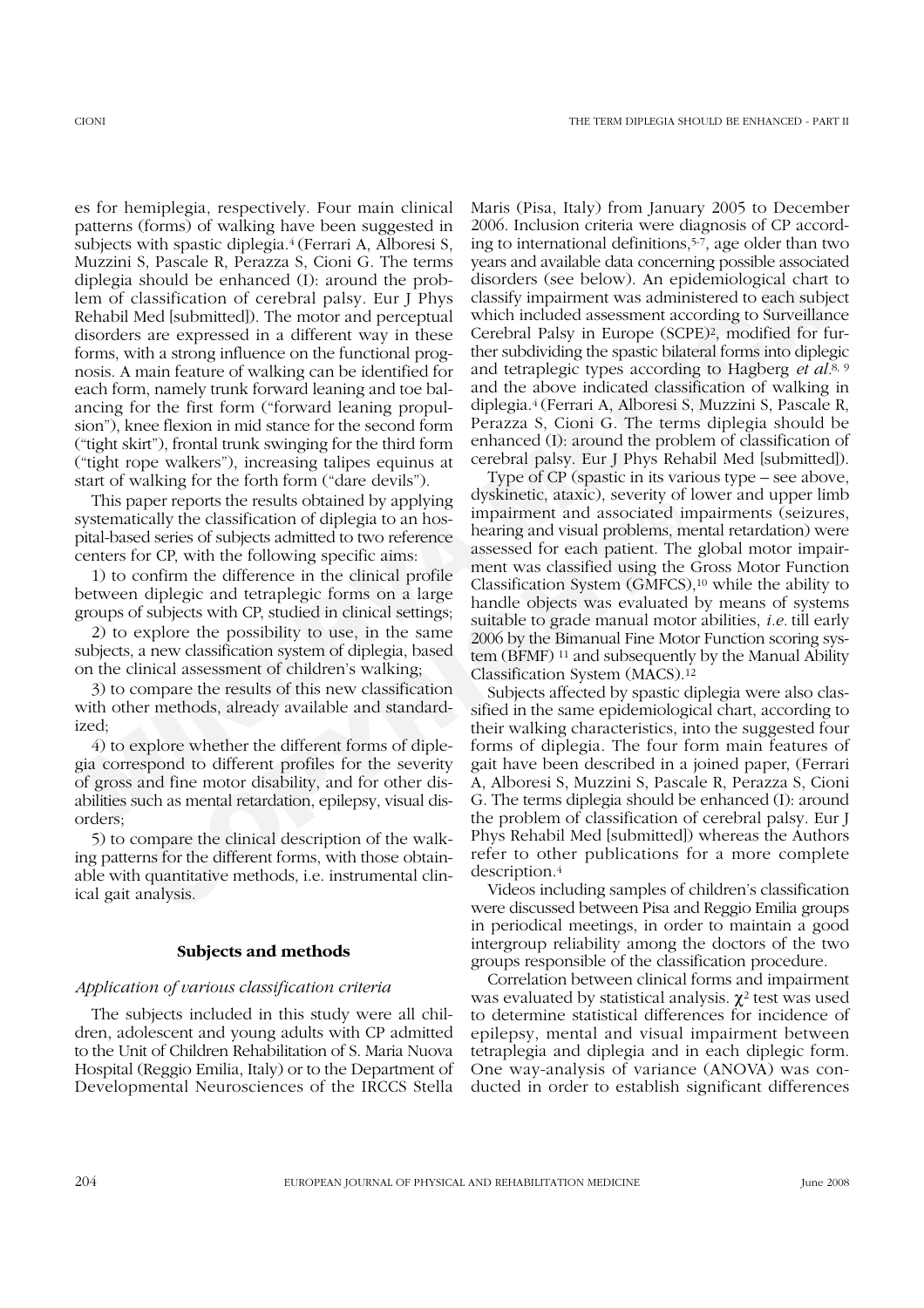among groups (tetraplegia *versus* diplegia, one form of diplegia versus the others). Furthermore, multiple comparisons among each group were processed by Bonferroni *post hoc* range analysis. The level of statistical significance was set at P<0.05.

## *Gait analysis*

A retrospective analysis of gait data collected from children with CP at Movement Analysis Laboratory of Stella Maris Scientific Institute from March 2005 to September 2006 was carried out.

According to the standard protocol of the laboratory, the kinematic of pelvis and lower limbs during gait was acquired using an optoelectronic motion analysis system (Elite BTS, Italy) which is equipped with 8 infrared cameras (sampling rate 100 Hz). Ground reaction force was measured using one force platform (AMTI, USA). Surface ElectroMyoGraphy (SEMG) recordings were acquired by a BTS TelEMG (8 channel, sampling rate 1 000 Hz).

For each subject, 17 reflective markers were placed in correspondence of usual specific anatomical landmarks according to Davis's protocol.<sup>13</sup> SEMG electrodes were placed on tibialis anterior, gastrocnemious medialis, rectus femuris, and semitendinosus muscles. SEMG electrode placement was based on SENIAM recommendations.14

E was measured using one force platform<br>
The results of the assessmes sexere acquired by a BTS TelEMG (8 chan-<br>
USAD. Surface ElectroMyoGraphy (SEMG)<br>
Sing rate 1 000 Hz).<br>
Sing rate 1 000 Hz).<br>
Coreal and alternates were The children with spastic diplegia walked barefoot at self-selected speed along a straight level rectilinear walkway approximately 10 m long. After the first settling-in period, a set of 15-20 trials was recorded for each child. Short periods of rest were granted between each trial. The first and final few trials were excluded from further analysis in order to avoid the bias that may be possibly associated with the environment novelty and the fatiguing effects. The subjects were asked to walk at their normal speed and at least five bare foot walking trials were recorded for each child. During each acquisition, synchronized-video recordings of the gait was also performed both on sagittal and frontal planes.

# **Results**

## *Clinical classification of subjects with cerebral palsy*

Final sample group consisted of 467 subjects, aged 2.0-21.7 years (mean 7.8±4.1). Two hundred and sixty-two were male and 205 female.

The CP distribution shows a large prevalence of spastic CP, with a percentage of 93% (434 subjects) versus dyskinetic and ataxic CP, 5% (24 subjects ) and 2% (9 subjects), respectively. The subjects with tetraplegia were 115 (25% of spastic CP); 64 males, 51 females; mean age 7.8±4.5 (range 2.0-20.2).

Sisteral significance was set at P<0.005. Since 115 (25% of spastic CP) 64 males sisted in the auge 7.84.5 f cmage 2.0 and systems of the auge 115 (25% of spastic CP) 64 males, 51 females and the state of period in the ca The subjects with diplegia were 213 (46% of spastic CP); 115 were male, 98 female; mean age was 7.9±3.9 (range 2.0-21.7 years). They were divided into the four forms according to the proposed walking classification. The IV form (42% of diplegic sample, 89 subjects) more often occurred than the other forms, followed by the I form (22%, 47 subjects) and finally by III and II ones (15% and 12%, 33 and 26 subjects respectively). Eighteen subjects were not classified because they were too young to walk, or they had just started to do it.

The results of the assessment for motor functions and associated impairments of subjects with tetraplegia and diplegia are described in Tables I, II respectively. The subjects with tetraplegia were more severely impaired than those with diplegia; impairment differences were statistically significant (P<0.001). Generally, the sample of diplegic subjects had a normal mental development and did not have seizures.

The greater involvement in the visual and mental abilities was found in I and III forms; a significant correlation with severe mental impairment was found for form I  $(\chi^2, P=0.023)$ . Moreover, GMFCS and MACS/BFMF levels showed a decreasing severity of impairment from form I to IV. The GMFCS level distribution was statistically significant: I form and IV form had lower and higher values, respectively, II and III forms together had an intermediate position. BFMF level distribution showed a minor involvement in the IV form. However, two subjects of IV form presented considerable manual impairment (BFMF level V): one had a severe mental retardation (IQ<20), whereas the other had no mental impairment but abnormal visual functions and an asymmetric distal involvement.

## *Gait analysis*

Gait patterns of 64 children affected by spastic diplegia were recorded in the laboratory in the study period. Their age ranged from 4.1 to 16.8 years with a mean age of 11.2 years.

The description of the kinematic patterns of the different forms of diplegia, reported in the previous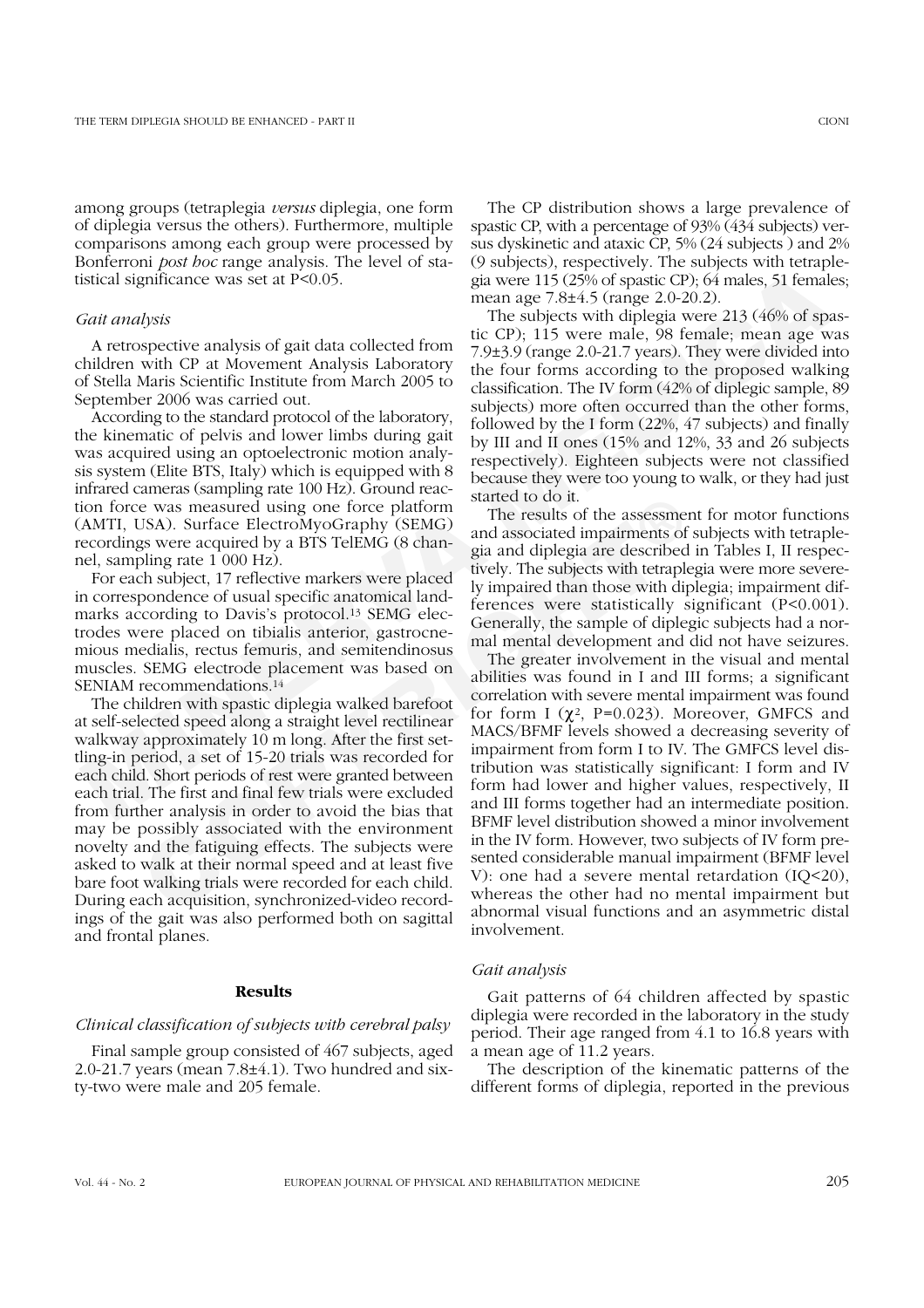| Type of cerebral palsy |                               | Diplegia<br>Subjects<br>N(%)     | Tetraplegia<br>Subjects<br>N(%)   | Test                          | $\, {\bf P}$ |
|------------------------|-------------------------------|----------------------------------|-----------------------------------|-------------------------------|--------------|
| Mental development     | Normal<br>Abnormal<br>Missing | 105 (49%)<br>89 (42%)<br>19 (9%) | 14 (12%)<br>95 (82.5%)<br>6(5.5)  | $\chi2$                       | 0.001        |
|                        | Total ss                      | 213                              | 115                               |                               |              |
| Epilepsy               | Present<br>Absent             | 22(10.5)<br>191 (89.5)           | 54 (47%)<br>61 (53%)              | $\chi$ <sup>2</sup>           | 0.001        |
|                        | Total ss                      | 213                              | 115                               |                               |              |
| Visual abilities       | Normal<br>Abnormal<br>Missing | 94 (44%)<br>105 (49%)<br>14 (7%) | 24 (21%)<br>89 (77.5%)<br>2(1.5%) | $\chi$ <sub>2</sub>           | 0.001        |
|                        | Total ss                      | 213                              | 115                               |                               |              |
| <b>GMFCS</b>           | Level 1                       | 54 (25.5%)                       | 2(1.5%)                           | ANOVA.<br>Bonferroni post hoc | 0.001        |
|                        | Level 2                       | 51(24%)                          |                                   |                               |              |
|                        | Level 3                       | 57(26.5%)                        | 3(2.5%)                           |                               |              |
|                        | Level 4                       | 33 (15.5%)                       | 34 (29.5%)                        |                               |              |
|                        | Level 5                       | 4(2%)                            | 72 (62.5%)                        |                               |              |
|                        | Missing                       | 14 (6.5%)                        | 4(3.5%)                           |                               |              |
|                        | Total ss                      | 213                              | 115                               |                               |              |
| <b>BFMF</b>            | Level 1                       | 41 (33.5%)                       |                                   | ANOVA.                        | 0.001        |
|                        | Level 2                       | 68 (56%)                         | 7(10%)                            | Bonferroni post hoc           |              |
|                        | Level 3                       | $9(7.5\%)$                       | 11 (15%)                          |                               |              |
|                        | Level 4                       | 2(1.5%)                          | 22 (30%)                          |                               |              |
|                        | Level 5                       | $2(1.5\%)$                       | 32 (45%)                          |                               |              |
|                        | Total ss                      | 122                              | 72                                |                               |              |
| <b>MACS</b>            | Level 1                       | 18 (31%)                         |                                   | ANOVA.                        | 0.001        |
|                        | Level 2                       | 22 (38%)                         |                                   | Bonferroni post hoc           |              |
|                        | Level 3                       | 15 (26%)                         | 7(17%)                            |                               |              |
|                        | Level 4                       | 3(5%)                            | 13 (32%)                          |                               |              |
|                        | Level 5                       |                                  | 21 (51%)                          |                               |              |
|                        | Total ss                      | 58                               | 41                                |                               |              |

TABLE I.—*Main features of 213 subjects with diplegia and 113 with tetraplegia.*

pages, was supported by the results of gait analysis. Representative samples of the four gait patterns are reported in Figures 1-4.

Figure 1 illustrates the findings obtained in a girl classified as I form of diplegia who walks using devices for upper limbs.

In the "virtual" reconstruction of body segments of upper limbs, lower limbs and trunk reported in the figure, it can be observed that the distinguishing sign of the gait of this child is the constant forward trunk lean.

Examining the kinematic profiles of joint angles of trunk, pelvis, hip, knee and ankle in the sagittal plane (Figure 1A), it can be noted that the hip is constantly flexed for the whole gait cycle (the flexion attitude in fact does not disappear during the terminal stance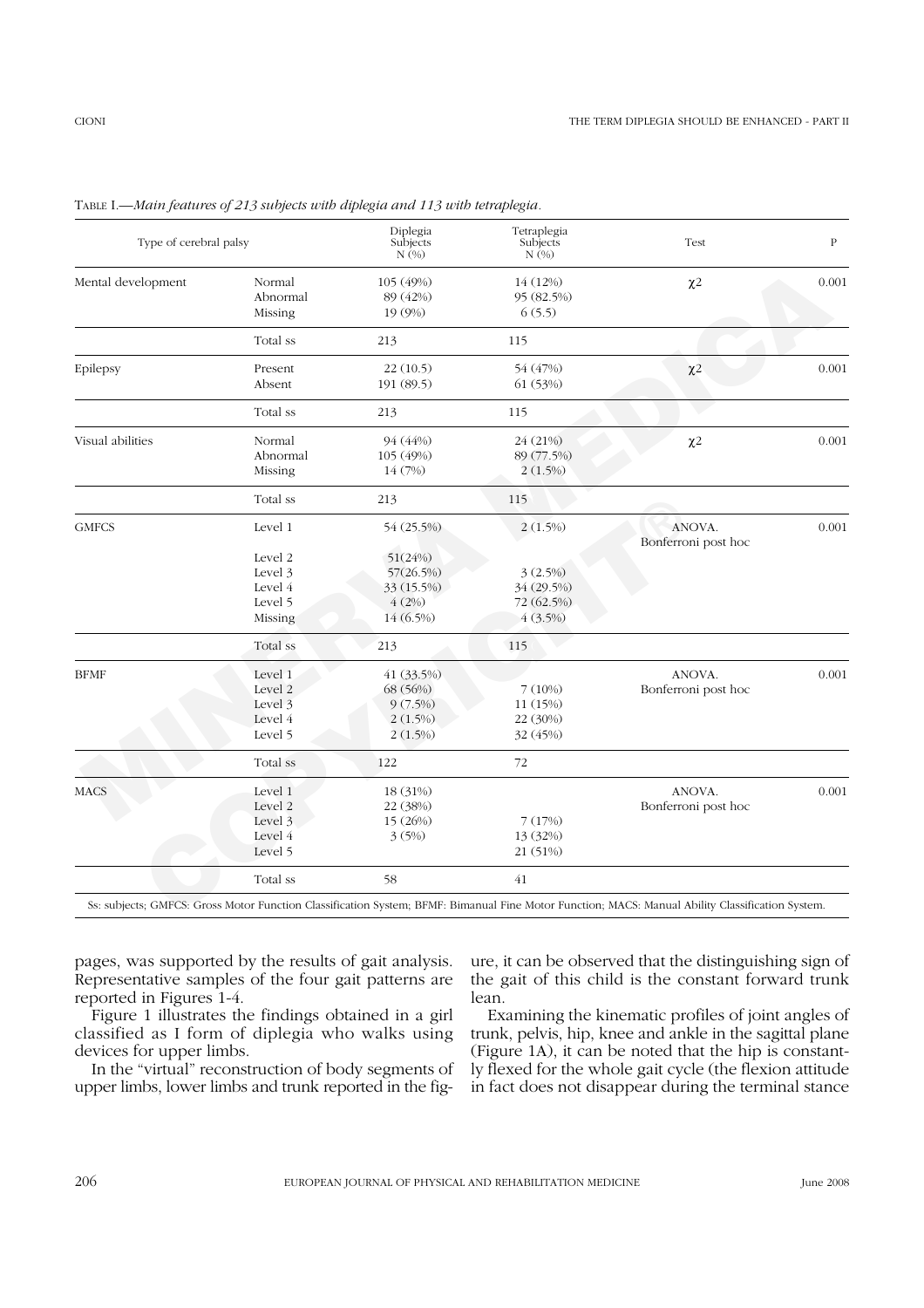| Forms of diplegia                                                                                                                                                                                                                                                                  |          |             | Subjects N (%) |                                                                                                                                                                                                                                                                                         |            |              |  |
|------------------------------------------------------------------------------------------------------------------------------------------------------------------------------------------------------------------------------------------------------------------------------------|----------|-------------|----------------|-----------------------------------------------------------------------------------------------------------------------------------------------------------------------------------------------------------------------------------------------------------------------------------------|------------|--------------|--|
|                                                                                                                                                                                                                                                                                    |          | Form I      | Form II        | Form III                                                                                                                                                                                                                                                                                | Form IV    | Unclassified |  |
| Mental development (Ss 213)                                                                                                                                                                                                                                                        | Normal   | 13 (27.5%)  | 18 (69%)       | 14 (42%)                                                                                                                                                                                                                                                                                | 51 (57.5%) | $9(50\%)$    |  |
|                                                                                                                                                                                                                                                                                    | Abnormal | 29 (62%)    | 5(19%)         | 16 (48%)                                                                                                                                                                                                                                                                                | 31 (34.5%) | 8 (44.5%)    |  |
|                                                                                                                                                                                                                                                                                    | Missing  | $5(10.5\%)$ | 3(12%)         | 3(10%)                                                                                                                                                                                                                                                                                  | 7(8%)      | 1(4.5%)      |  |
| Epilepsy (Ss 213)                                                                                                                                                                                                                                                                  | Present  | 6(13%)      | 3(12%)         | 1(3%)                                                                                                                                                                                                                                                                                   | 12 (13.5%) |              |  |
|                                                                                                                                                                                                                                                                                    | Absent   | 41 (87%)    | 23 (88%)       | 32 (97%)                                                                                                                                                                                                                                                                                | 77 (86.5%) | 18 (100%)    |  |
| Visual abilities (Ss 213)                                                                                                                                                                                                                                                          | Normal   | 16 (34%)    | 13 (50%)       | 16 (48.5%)                                                                                                                                                                                                                                                                              | 40 (45%)   | $9(50\%)$    |  |
|                                                                                                                                                                                                                                                                                    | Abnormal | 29 (62%)    | 12 (46%)       | 17 (51.5%)                                                                                                                                                                                                                                                                              | 38 (42.5%) | $9(50\%)$    |  |
|                                                                                                                                                                                                                                                                                    | Missing  | 2(4%)       | 1(4%)          |                                                                                                                                                                                                                                                                                         | 11 (12.5%) |              |  |
| GMFCS (Ss 213)                                                                                                                                                                                                                                                                     | Level 1  |             | 5(19%)         | 2(6%)                                                                                                                                                                                                                                                                                   | 46 (51.5%) | $1(5.5\%)$   |  |
|                                                                                                                                                                                                                                                                                    | Level 2  | 2(4%)       | 7(27%)         | 11 (33.5%)                                                                                                                                                                                                                                                                              | 30 (33.5%) | $1(5.5\%)$   |  |
|                                                                                                                                                                                                                                                                                    | Level 3  | 21 (45%)    | 8 (30%)        | 15 (45.5%)                                                                                                                                                                                                                                                                              | 6(7%)      | 7(39%)       |  |
|                                                                                                                                                                                                                                                                                    | Level 4  | 22 (47%)    | 3(12%)         | 2(6%)                                                                                                                                                                                                                                                                                   | 1(1%)      | 5(28%)       |  |
|                                                                                                                                                                                                                                                                                    | Level 5  | 2(4%)       |                |                                                                                                                                                                                                                                                                                         |            | 2(11%)       |  |
|                                                                                                                                                                                                                                                                                    | Missing  |             | 3(12%)         | 3(9%)                                                                                                                                                                                                                                                                                   | 6(7%)      | 2(11%)       |  |
| <b>BFMF</b> (Ss 122)                                                                                                                                                                                                                                                               | Level 1  | 4(13.5%)    | 8(42%)         | 3(15%)                                                                                                                                                                                                                                                                                  | 26 (49%)   |              |  |
|                                                                                                                                                                                                                                                                                    | Level 2  | 21 (70%)    | 11 (58%)       | 15 (75%)                                                                                                                                                                                                                                                                                | 21 (39%)   |              |  |
|                                                                                                                                                                                                                                                                                    | Level 3  | $5(16.5\%)$ |                | 2(10%)                                                                                                                                                                                                                                                                                  | 2(4%)      |              |  |
|                                                                                                                                                                                                                                                                                    | Level 4  |             |                |                                                                                                                                                                                                                                                                                         | 2(4%)      |              |  |
|                                                                                                                                                                                                                                                                                    | Level 5  |             |                |                                                                                                                                                                                                                                                                                         | 2(4%)      |              |  |
| MACS (Ss 58)                                                                                                                                                                                                                                                                       | Level 1  |             | 2(50%)         | 2(17%)                                                                                                                                                                                                                                                                                  | 14 (48.5%) |              |  |
|                                                                                                                                                                                                                                                                                    | Level 2  | 5 (38.5%)   | 1(25%)         | 6(50%)                                                                                                                                                                                                                                                                                  | 10 (34.5%) |              |  |
|                                                                                                                                                                                                                                                                                    | Level 3  | 8 (61.5%)   | 1(25%)         | 3(25%)                                                                                                                                                                                                                                                                                  | 3(10%)     |              |  |
|                                                                                                                                                                                                                                                                                    | Level 4  |             |                | 1(8%)                                                                                                                                                                                                                                                                                   | 2(7%)      |              |  |
|                                                                                                                                                                                                                                                                                    | Level 5  |             |                |                                                                                                                                                                                                                                                                                         |            |              |  |
| Ss. subjects; GMFCS: Gross Motor Function Classification System; BFMF: Bimanual Fine Motor Function; MACS: Manual Ability Classification System.                                                                                                                                   |          |             |                |                                                                                                                                                                                                                                                                                         |            |              |  |
| phase). The knee is bilaterally in rigid flexion. The joint<br>range of motion (ROM) is reduced. The reduction of<br>the normal ROM is evident also at the ankle joint,<br>which is in excessive dorsal flexion for the whole                                                      |          |             |                | gression of walking is bilaterally in excessively exter-<br>nally rotated (severe valgus-pronation of forefoot).<br>The results of gait analysis in a subject of the II<br>form of diplegia with no need of devices for upper                                                           |            |              |  |
| duration of the stance phase (there is no increase of                                                                                                                                                                                                                              |          |             |                | limbs are reported in Figure 2.                                                                                                                                                                                                                                                         |            |              |  |
| plantar flexion during terminal stance).<br>Analysing the gait kinematics in coronal and trans-<br>verse planes (Figure 1B), a fixed pelvis obliquity dur-<br>ing the whole gait cycle (the anterior superior iliac<br>spine -ASIS- of right side of the pelvis is constantly ele- |          |             |                | In this form of diplegia the global pattern of gait is<br>characterized by the excessive flexion of the knee<br>in the stance phase. This subject strikes the ground<br>with a flat foot contact, the knee and ankle joints are<br>in excessive flexion. Consequently, there is no heel |            |              |  |
| vated in respect to the lower left ASIS) can be<br>observed. An excessive adduction of the right hip                                                                                                                                                                               |          |             |                | rocking. This introduces a passive and excessive dor-<br>sal flexion as the lower limb is loaded (the tibia is                                                                                                                                                                          |            |              |  |

TABLE II.—*Main features of the 213 subjects belonging to the four forms of diplegia.*

Analysing the gait kinematics in coronal and transverse planes (Figure 1B), a fixed pelvis obliquity during the whole gait cycle (the anterior superior iliac spine -ASIS- of right side of the pelvis is constantly elevated in respect to the lower left ASIS) can be observed. An excessive adduction of the right hip during the stance phase, in respect to the left one, is also present. It can be also observed an increase of the pelvis ROM in the transversal plane and a fixed asymmetry of rotations (the right ASIS is constantly in internal rotation, while the left one is in external rotation). This pattern is related to an asymmetry of advancement (only the left side of the body remains in a fixed backward alignment in respect to the right one) which allows for the progression of gait. The foot (simplified by a rigid segment) in respect to the line of the pro-

In this form of diplegia the global pattern of gait is characterized by the excessive flexion of the knee in the stance phase. This subject strikes the ground with a flat foot contact, the knee and ankle joints are in excessive flexion. Consequently, there is no heel rocking. This introduces a passive and excessive dorsal flexion as the lower limb is loaded (the tibia is excessively advanced because of an inadequate eccentric contraction of the plantar flexors musclessoleus). However, in terminal stance phase a reduction of the plantar flexion can be observed; it is necessary to provide a force for body progression (lifting of the heel from ground is reduced). This evidence is confirmed by the information obtained from the study of gait kinetics, showing the reduction of the power "generated" at the ankle joint by the plantar flexor muscles during push-off. Also in this subject,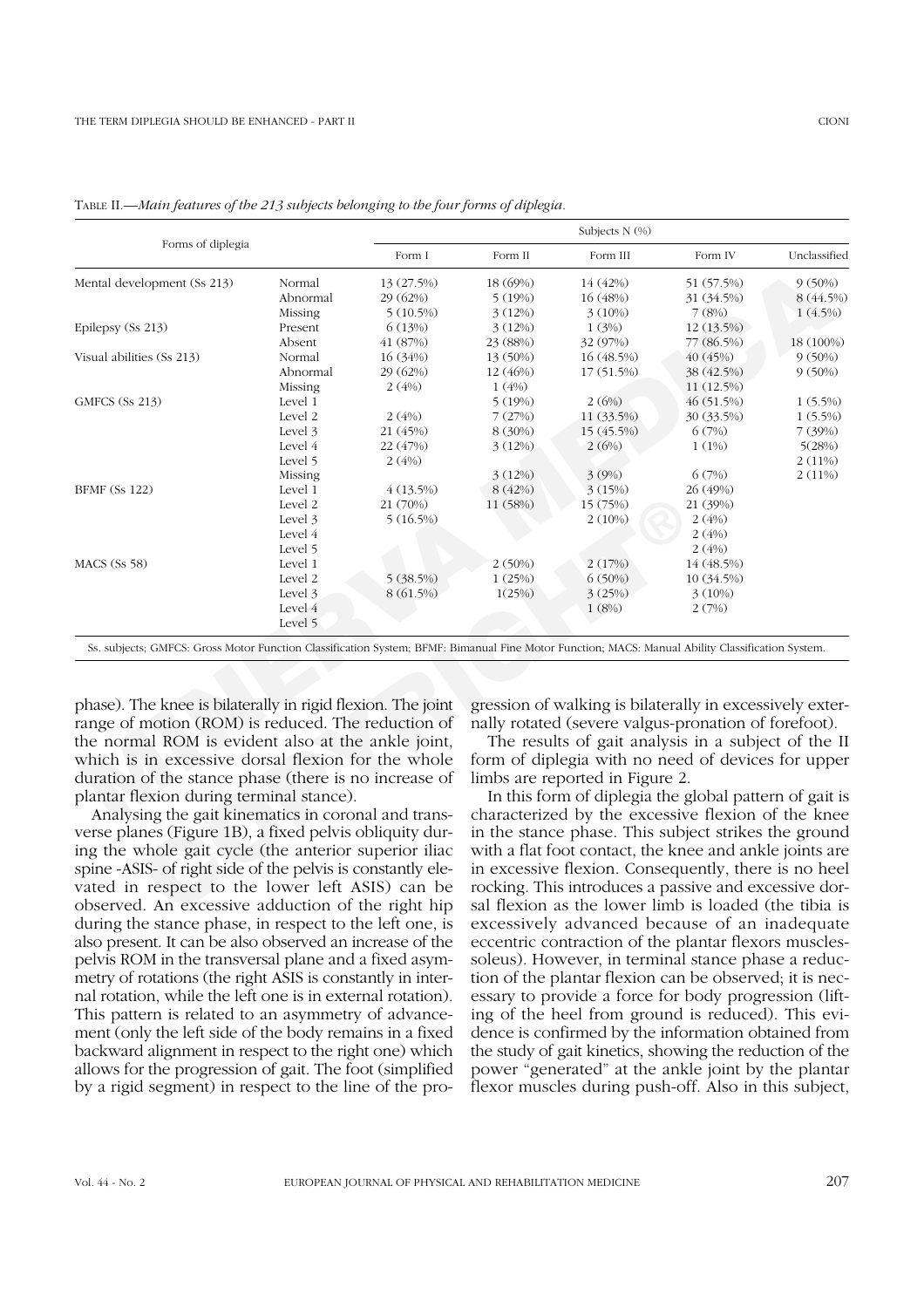

Figure 1.—Example of gait analysis in form I of spastic diplegia in lateral and coronal plane. For description of the figure, see text.

the knee remains constantly flexed for the whole gait cycle because of an increased external flexor "moment"; an excessive effort of the extensor muscles of the knee is required.

The results of gait analysis in a subject belonging to the III form of diplegia with no need of devices for upper limbs are reported in Figure 3.

In this form the gait pattern is characterized by an excessive lateral trunk lean in the coronal plane (frontal pendulum) (Figure 3A), with an increase in swinging amplitude of the trunk in the coronal plane in respect to that of the pelvis. The arms are maintained in slight abduction, the elbows are flexed and the hands are maintained at shoulder height.

This subject shows also an excessive internal rota-



Figure 2.—Example of gait analysis in form II of spastic diplegia in lateral plane. For description of the figure, see text.

tion of the right hip more evident during the contact phase.

On the lateral plan (Figure 3B) at pelvis level it can be observed a pattern characterized by an increase of the anterior tilt, which occurs twice during the gait cycle, one in stance and one in swing phase. Generally the first peak of anterior tilt occurs during the single support stance and the second during the double support stance phase. In this subject an asymmetry in the angular profile of hip and knee in the sagittal plane can also be observed (the left hip and knee are more extended in respect to the right hip and knee).

The foot contacts the ground with the forefoot; immediately after the contact the ankle goes in excessive dorsal flexion but, contrary to the subjects of the previous forms, the ankle joint is rigid in stance phase and plantar flexion at the moment of push-off is efficient.

Figure 4 reports the results of gait analysis in a subject of the IV generalized form of diplegia. In this form the gait pattern is characterized by the equinus of the foot which begins, or becomes more evident, even before the start of gait.

Generally in this category of subjects there is a "double bump" pattern of the kinematics and of the kinetics of the ankle (Figure 4A). The foot contacts the ground with the forefoot with excessive flexion of the knee and variable degrees going from the neutral position to the plantar flexion of the ankle. Immediately after the contact, there is a rapid dorsal flexion of the ankle and an extension of the knee.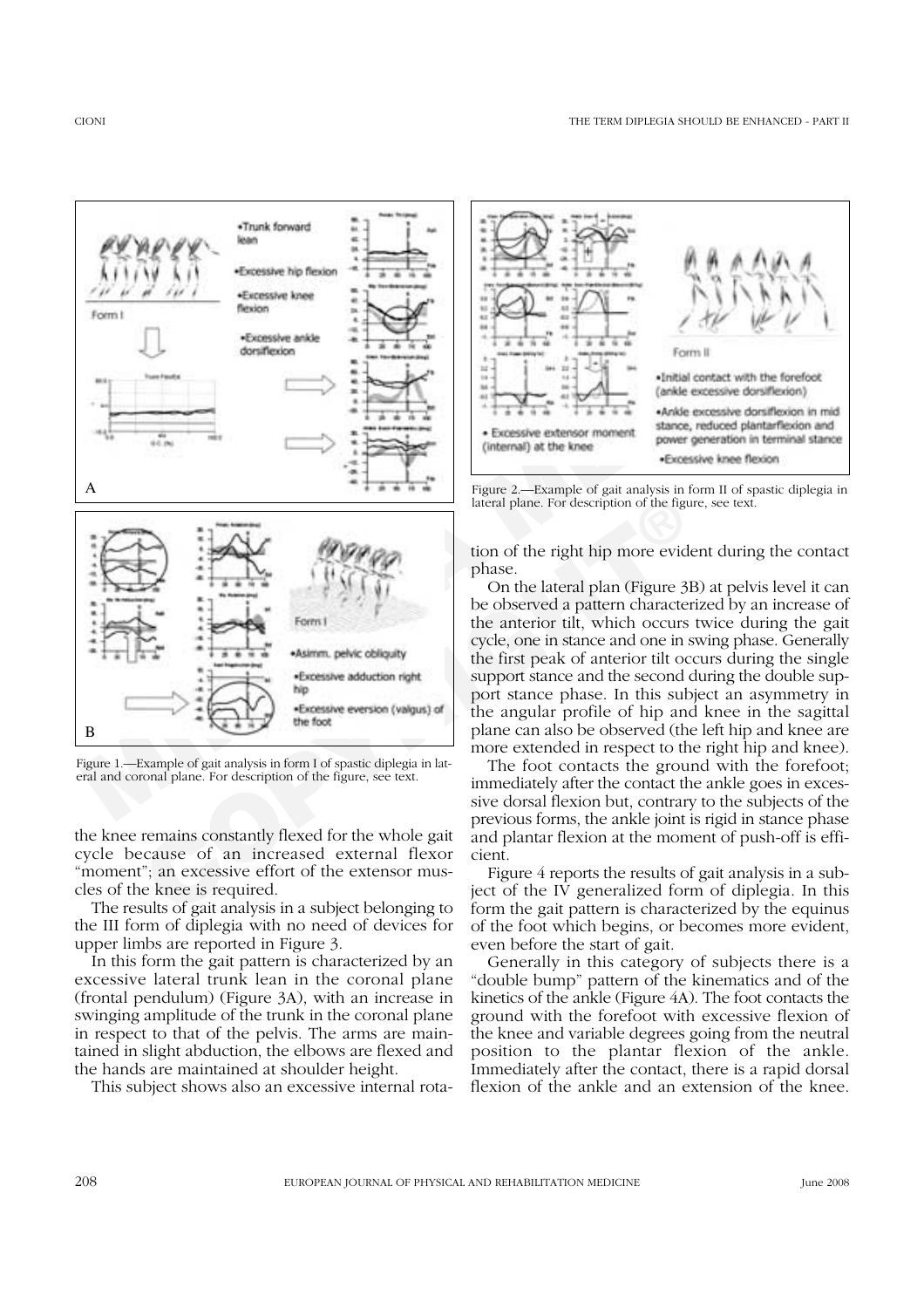

Figure 3—Example of gait analysis in form III of spastic diplegia in coronal (A) and lateral (B). For description of the figure, see text.

This couple of forces determines a rapid stretching of the gastrocnemius muscle at both ends. This muscle responds with a premature contraction which usually produces excessive plantar flexion of the ankle. After passing the vertical, the knee flexes again and the ankle presents a dorsal flexion. In the terminal stance phase, there is again an increase of the plantar flexion necessary to arise the heel and to favour body progression. Joint kinetic data show biphasic activity, and there is a first peak of power generation at the initial stance phase (concentric action of the plantar flexor muscles) and a second one at the terminal stance phase (characteristic of the push-off), both of which can be reduced in absolute values.



Figure 4A, B.—Example of gait analysis in form IV of spastic diplegia in lateral  $(A)$  and coronal plane  $(B)$ . For description of the figure, see text.

In contrast to the subject belonging to the III form of diplegia, in this case the swinging amplitude in the coronal plane is increased at pelvis level and reduced at trunk level (Figure 4B).

## **Discussion**

The definition and the use of one or more CP classification systems remains an important problem in children rehabilitation, not only for diagnosis but also and mainly for treatment (physiotherapy, drugs, orthosis and functional surgery). Among the spastic forms that include the largest group of children with CP,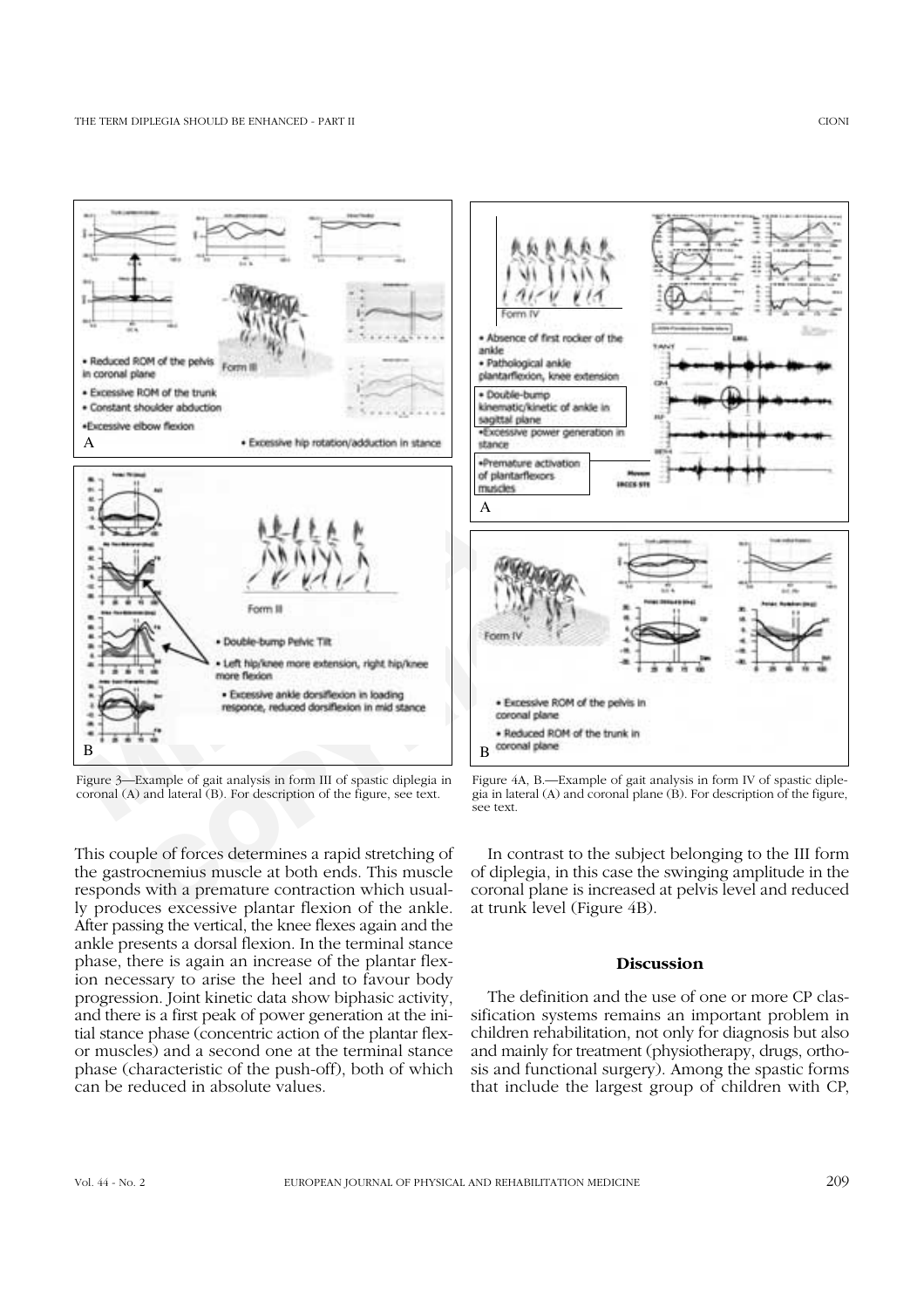93% in this sample, it is possible to distinguish children with diplegia and tetraplegia, not only according to a different level of motor impairment, as demonstrated with the assessment scales applied in this study (GMFCS, BFMF, MACS), but also according to other disabilities associated to the paralysis (mental, visual impairment, seizures). According to Morris and Rosenbaum,15 the use of the GMFCS underlines the existence of two different categories, as most subjects present with diplegia mainly in level I-III and with tetraplegia in level IV e V (Table I).

The findings of the present study are in agreement with the results of a recent multicentre European study of CP, where clinical and neuroradiological features of children with diplegia and quadriplegia were compared.16 Significant differences in the clinical picture and in brain magnetic resonance imaging (MRI) were reported between the two groups. The distinction between diplegia and tetraplegia is important to measure appropriately the rehabilitation needs and the sanitary and social costs associated to these two categories, as a consequence of the different motor impairment and of overall disability. According to the Authors, the terms tetraplegia and diplegia remain useful clinical descriptors.

Differently from the idea of Colver  $\frac{1}{1}$  and of the SCPE group 2 to create the macrocategory of bilateral CP, the Auhtors underline the need for professionals who work in the rehabilitation field to distinguish diplegia from tetraplegia. In fact it can be deceiving to put into the same category children whose highest reachable target in lifetime is the control of sitting position and children who walk, run, jump, from the first years of life. From an epidemiological point of view the Authors believe that the single category of bilateral CP forms can give more homogeneous data collected in different geographic areas. However, it has probably less useful application for health policies in programming and organizing sanitary intervention.

They also suggest the possibility to distinguish different forms among the subjects with spastic diplegia. The 213 children of the series with diplegia (46% of the whole sample) were classified into four clinical forms analysing the walking pattern (guiding function). Berta and Karel Bobath 17 already distinguished two categories of children with diplegia, *i.e.* "pigeon walk" and "duck walk", .analyzing their walking function. More recently, gait classification in children with CP has being object of several studies and many proposals (see Dobson *et al.*<sup>18</sup> for a review). However, so far the suggested classifications have limitations, and more evidences for their validity and reliability are needed.

The classification system here proposed allowed the Authors to allocate 91% of the subjects with diplegia to one of the four forms, supporting the clinical existence of these forms with a different prevalence within our large hospital based sample. This taxonomic system allows to assess and reliably classify the different clinical forms also from videotapes (Pascale R, Perazza S, Bianchini E, Alboresi S, Borrelli G, Ferrari A, Cioni G. Reliability of a classification of spastic diplegia: inter-observer agreement in 50 cases. Eur Medicophys [submitted]) on condition that these have been realized in accordance with standardized criteria.20

CMPCS, FIPHY, MACS), but also according to other the Authors allocate 91% of the subjects with diplomations (Fig. MaCS), but also according to other alto the subjects with diplomations, FIPM (SC and Sixther and Sixthers as In than magneur essonance magney (with a more acuotos have compare and between the two groups. The distinction mechanism and other disability een diplegia and tetraplegia is important to with tetraplegia and diplegia, appr The Authors have compared the degree of limb impairment and other disabilities, between subjects with tetraplegia and diplegia, and between the different forms of the latter. Within the diplegic group it was observed a gradual increase in impairment and disability both for the motor disturbances (GMFCS, BFMF, MACS) and the non motor ones from the I to IV form, enhancing the idea that inside the subjects with diplegia there are different groups of patients. The GMFCS is able to distinguish the most severe form (I) and the less severe one (IV), but it cannot significantly separate the two intermediate forms. These two categories of diplegic children are in clinical practice very different, not only for their kinematic patterns of walking, but also for physiotherapeutic needs, most suitable types of AFO, modality of antispastic drugs administration (*i.e.* timing and sites of botulinum toxin injections), surgery planning. For example, the triceps surae release does not modify balancing on toes in the first form, it may favour crouch gait in the second (due to progressive weakness), it may delay walking acquisition and above all the ability to stop in the third (due to the impossibility to adopt a velocity strategy), whereas it penalizes running and strength endurance in the fourth.

> Finally, the existence of four different diplegic categories was confirmed by gait analysis, which allowed us to outline the kinetic and kinematic features embodying each clinical form.

> Thinking about Colver and Sethumanhavan's 1 proposal, the Authors wonder whether the term diplegia should really be abandoned and if this choice could further increase the knowledge of CP. According to the Authors, this term not only has to be kept, because it